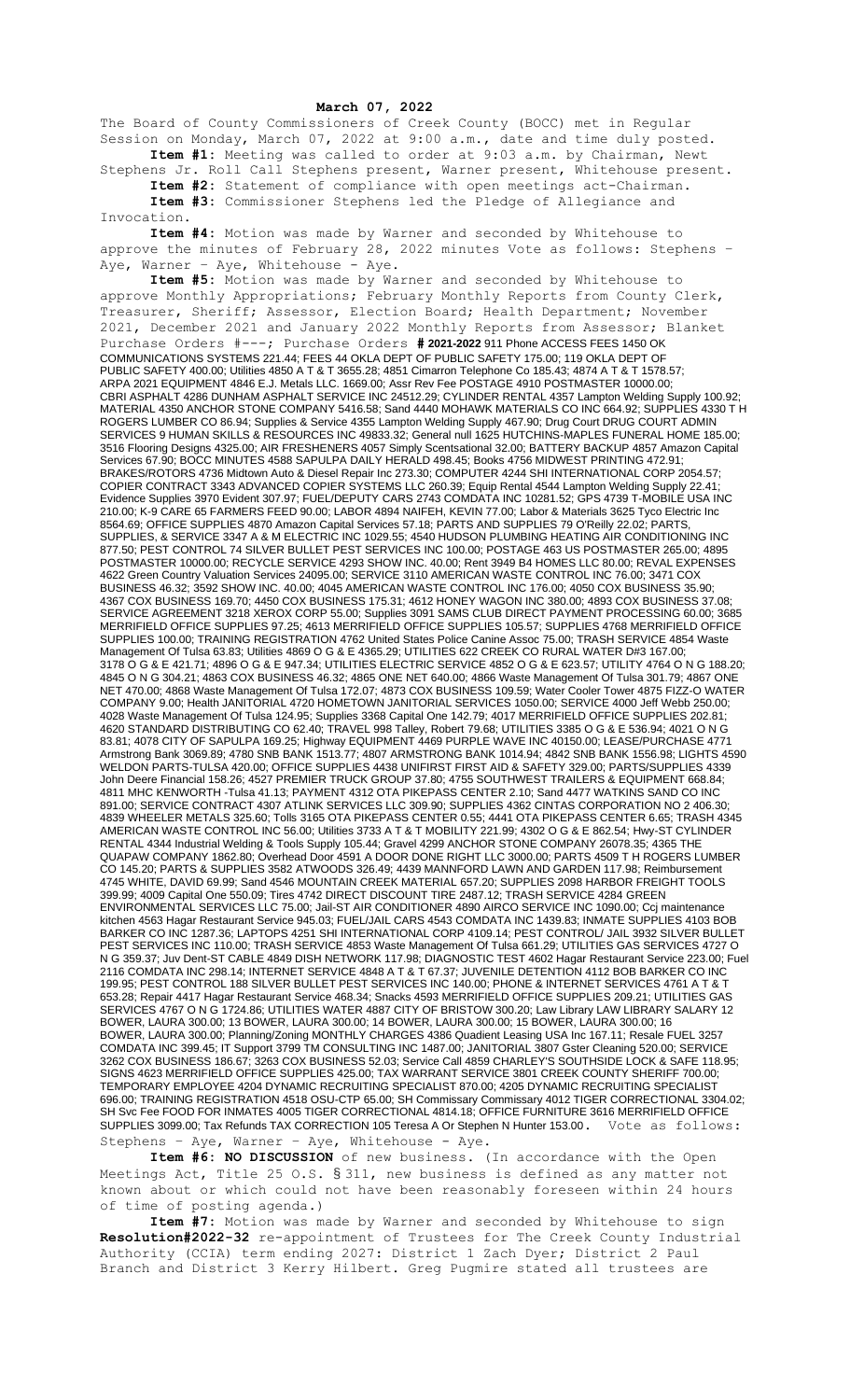willing to serve another term. Vote as follows: Stephens - Aye, Warner - Aye, Whitehouse - Aye.

**Item #8:** Motion was made by Stephens and seconded by Whitehouse to Accept **Bid#22-5 One or More, New or Used Service Truck for Creek County** and award to Firm Rental LLC for a 2011 Service Truck with 209,960 miles for \$55,000.00. Bids submitted by Firm Rental LLC and Bruckner's Truck Sales Inc. Vote as follows: Stephens – Aye, Warner – Aye, Whitehouse - Aye.

**Item #9:** Motion was made by Stephens and seconded by Warner to Accept **Bid#22-6 One or More Self-Contained High-Pressure Water and Foam Fire Suppression Systems** and pass for one week until 3/14/22 to review. Bids submitted by Casco Industries Inc., Minute Manufacturing LLC, E.J. Metals LLC, Daco Fire Equipment, Light Em Up Emergency Equipment. Stephens reviewed the bids Casco doesn't meet flow rate, Minute Manufacturing doesn't meet six of the requests, E.J. Metals doesn't meet three requests, Daco and Light Em Up meet all requests. Vote as follows: Stephens – Aye, Warner – Aye, Whitehouse - Aye.

**Item #10:** Motion was made by Warner and seconded by Whitehouse to sign CED#1 Materials Request on asphalt overlay on Evans Rd., starting at Mannford City limits going south and west on W.  $41^{st}$  St. S. approximately one mile in District #2, total request \$50,000.00. Vote as follows: Stephens – Aye, Warner - Aye, Whitehouse - Aye.

**Item #11:** Motion was made by Warner and seconded by Whitehouse to sign and certify the ODOT yearly mileage map. Stephens stated he made several clarifications within his district and Warner stated he made corrections to 13 errors that were on the previous map. Vote as follows: Stephens – Aye, Warner – Aye, Whitehouse - Aye.

**Item #12:** Motion was made by Warner and seconded by Whitehouse to sign **Resolution#2022-33** directing the Creek County Treasurer to credit the Creek County General Government Maintenance and Operation Fund (001-1-2000-2005/R2) with funds from the Creek County Clerk's Office Fund for reimbursement of utility payments, in the amount of \$1,249.43, as per 62 O.S. § 335, and procedures implemented by the State Auditor's Office. Vote as follows: Stephens – Aye, Warner – Aye, Whitehouse - Aye.

**Item #13:** Motion was made by Stephens and seconded by Warner to approve Utility Permit from FiberLink LLC per County Specs for fiber optic cable by pushing and trenching, size of line ½", size of casing 1 ½" HDPE, to parallel W. 131st St. S. approximately 0.45 miles W. of Kevin Lane & W. 131st St. S., further described as 1000' W. of the S.E. corner of Section 6, T17N, R11E in District #1. Vote as follows: Stephens – Aye, Warner – Aye, Whitehouse - Aye.

**Item #14:** Discussion and possible action regarding the American Recovery Plan 2021 funds directed to Creek County by the federal government. **(1)** Motion was made by Warner and seconded by Whitehouse to sign Contract with Guy Engineering Contract for survey, hydraulics, hydrology, civil engineering, land acquisition, environmental services and utility locating and relocating and approve the use of ARPA Payroll Funds up to \$50,000.00, to be paid from the ARPA personnel account. Andrew Goforth, Assistant District has reviewed the contract and Dana Logsdon, Deputy Commissioner emailed a copy for the Board to review. Goforth stated this contract will assist with the federal requirements and at the end of the fiscal year, we will do ratification to carryover any existing monies to new fiscal year. Vote as follows: Stephens – Aye, Warner – Aye, Whitehouse - Aye. Motion was made by Warner and seconded by Whitehouse to approve the use of ARPA Payroll Funds for request from Stephens on 273rd St. structure and 211th St. structure request from District #1 having Guy Engineering prepare two hydrology reports and recommend repairs. Project #1566-6.1-4000-1110. Stephens presented photos of the two structures; I cannot sleep at night with the condition that these two crossing are in. We have school buses traveling over these two structures and they are in really bad condition. Warner and Whitehouse expressed that both structures need immediate attention. Vote as follows: Stephens – Aye, Warner – Aye, Whitehouse - Aye. **(2)** Motion was made by Stephens and seconded by Whitehouse to extend deadline for Applications of Water/Sewer Projects out to 5 p.m. on March 14, 2022. Stephens stated that Town of Mounds and Kellyville email sent did not reach the person it needed to go to on request. Mounds went to Clerk's spam box and Kellyville went to Clerk that is no longer there. They have valid requests, Stephens stated I hate to not allow them a little more time. Warner stated that Mannford did not submit either and I would like to speak with them. Whitehouse stated Bristow did not submit either and I would like to discuss that with them as well. There was discussion of who could extend the deadline for applications, Goforth stated it would be the Board of County Commissioners, as they are the ones that set the deadline. Stephens stated Taneha withdrew due to their current process that they have going on. I thought Mannford decided they did not have enough funding of their own to complete their project request. Warner stated he would like to confirm that before we take them off the table. Vote as follows: Stephens – Aye, Warner – Aye, Whitehouse - Aye.

**Public Comment: NONE**